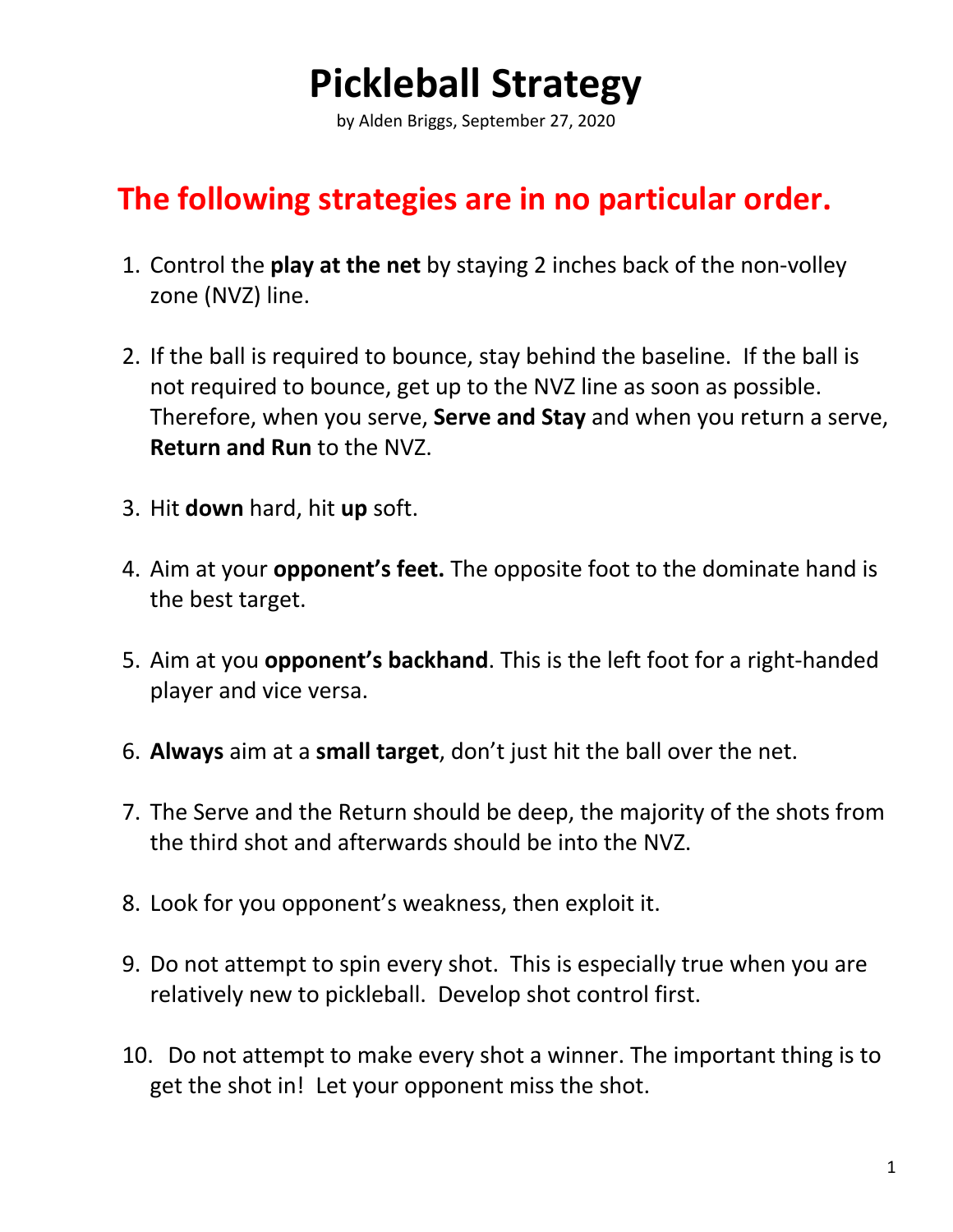## **Pickleball Strategy**

by Alden Briggs, September 27, 2020

- 11. When possible, give your opponent less time to react. Examples are taking dinks out of the air rather than letting the ball bounce and returning the balls with a hard shot. The caveat here is you do not do these things at the sacrifice of returning the ball successfully.
- 12. Never challenge the net on the return of serve. Your returned ball can be high, and preferably deep, because your opponents have to let it bounce.
- 13. Dink with a purpose. Pick a target, paddle up afterwards and always expect a fast return.
- 14. Get up to the NVZ line as soon as possible but in a controlled fashion with you paddle up tracking the ball. Stop before striking the ball even if you are not up to the NVZ line.
- 15. Stay at the NVZ and stay only 2 inches back from it. As a general rule never back up unless you are forced. This is a war and you must defend the front line!
- 16. Aim your shots to be in the middle of the court quite often. The reasons are:
	- (1) the net is 2 inches lower,
	- (2) a lot more margin for error on an inaccurate shot, and
	- (3) creates confusion for your opponents who returns the ball?
- 17. Poach when the opportunity arises.
- 18. Without causing an injury, get your shot over the net and in at all costs. Being consistent in getting your shots over is extremely important.